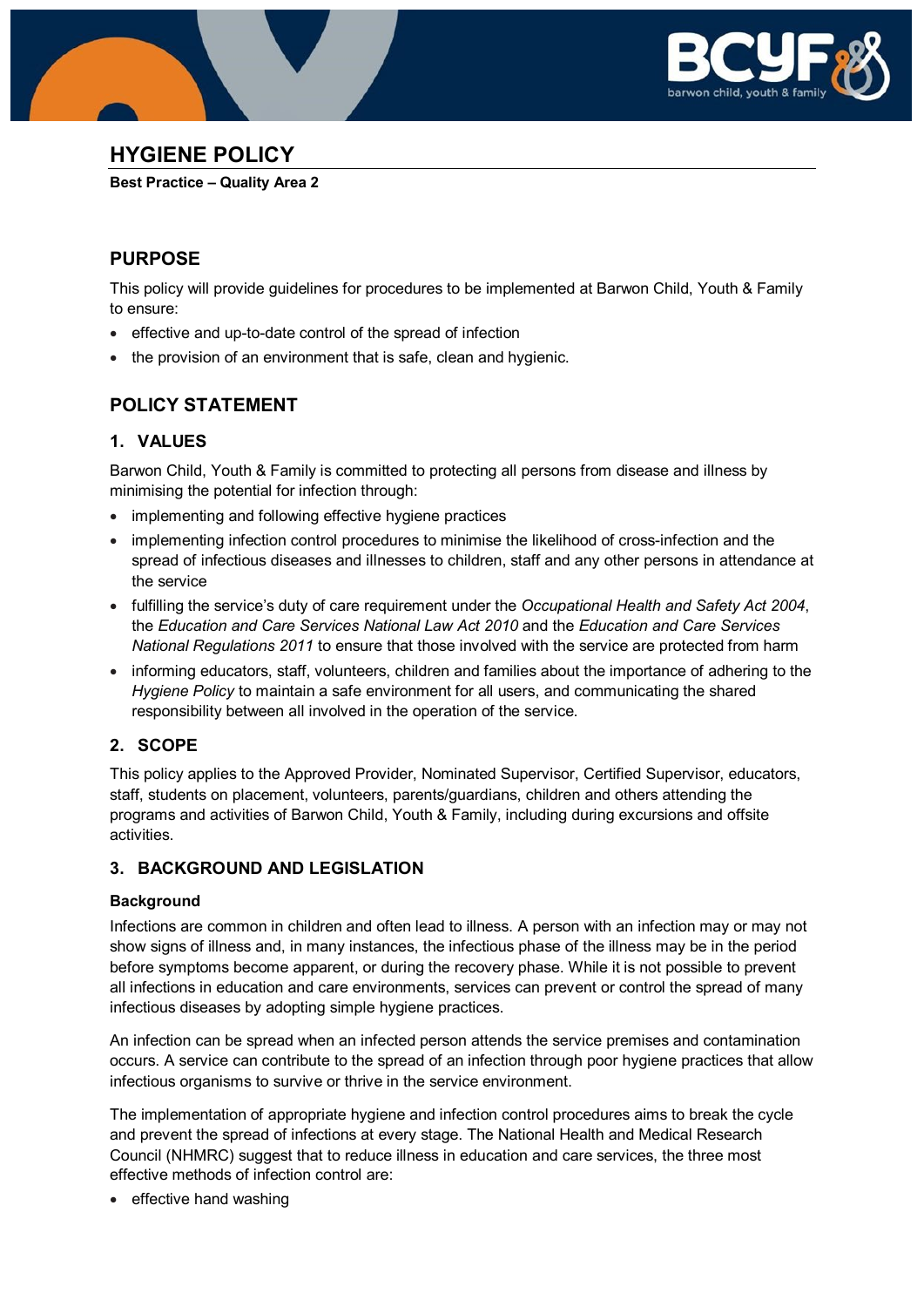- exclusion of sick children, staff and visitors
- immunisation.

Other strategies to prevent infection include:

- cough etiquette
- appropriate use of gloves
- effective cleaning of the service environment.

The NHMRC suggests that if these strategies are not implemented, all other procedures described in the service's *Hygiene Policy* will have reduced effectiveness in preventing the spread of infection and illness.

#### **Legislation and standards**

Relevant legislation and standards include but are not limited to:

- *Education and Care Services National Law Act 2010*
- *Education and Care Services National Regulations 2011*: Regulations 77, 106, 109, 112, 168
- Food Act 1990
- *National Quality Standard*, Quality Area 2: Children's Health and Safety
	- − Standard 2.1: Each child's health is promoted
		- − Element 2.1.3: Effective hygiene practices are promoted and implemented
		- − Element 2.1.4: Steps are taken to control the spread of infectious diseases and to manage injuries and illness, in accordance with recognised guidelines
- *Occupational Health and Safety Act 2004*
- *Public Health and Wellbeing Act 2008*

The most current amendments to listed legislation can be found at:

- Victorian Legislation Victorian Law Today:<http://www.legislation.vic.gov.au/>
- Commonwealth Legislation ComLaw:<http://www.comlaw.gov.au/>

#### **4. DEFINITIONS**

The terms defined in this section relate specifically to this policy. For commonly used terms e.g. Approved Provider, Nominated Supervisor, Regulatory Authority etc. refer to the *General Definitions* section of this manual.

**Cleaning:** A process that removes visible contamination such as food waste, dirt and grease from a surface. This process is usually achieved by the use of water and detergent. During this process, micro-organisms will be removed but not destroyed.

**Communicable disease:** A disease capable of being transmitted from an infected person or species to a susceptible host, either directly or indirectly.

**Cough etiquette:** The correct way to prevent the spread of infectious organisms that are carried in droplets of saliva is to cough or sneeze into the inner elbow or to use a tissue to cover the mouth and nose. Place all tissues in the rubbish bin immediately and clean hands with either soap and water or a disinfectant hand rub.

**Hygiene:** The principle of maintaining health and the practices put in place to achieve this.

**Infectious disease:** A disease that can be spread, for example, by air, water or interpersonal contact. An infectious disease is designated under Victorian Law or by a health authority (however described) as a disease that would require the infected person to be excluded from an education and care service (refer to *Dealing with Infectious Diseases Policy*).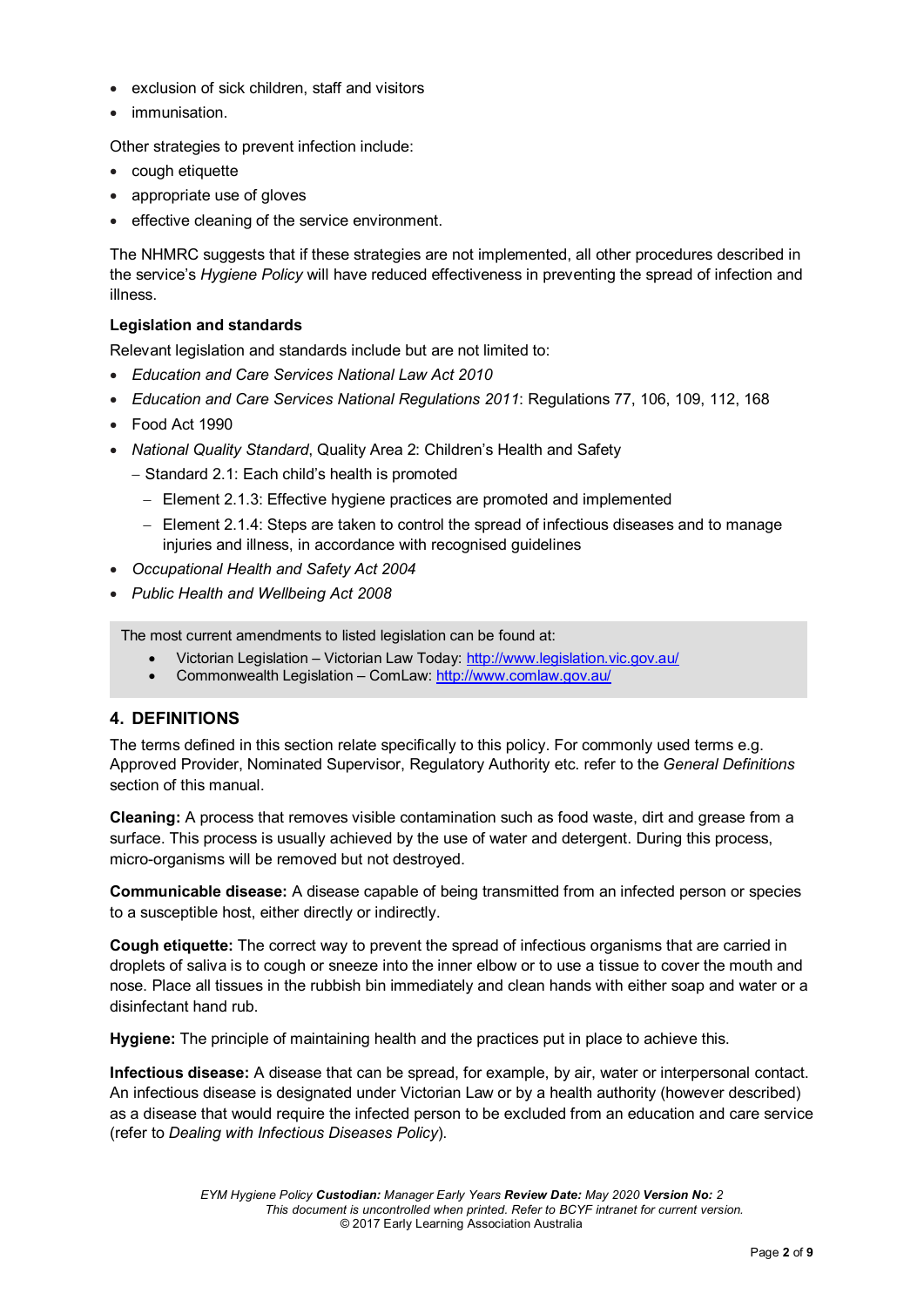**Neutral detergent:** A cleaning agent available commercially and labelled as 'neutral' or 'neutral pH'.

**Sanitising:** A process that destroys micro-organisms. Sanitising a surface can reduce the number of micro-organisms present. The process of sanitisation usually involves ensuring a surface is thoroughly cleaned with both heat and water, followed by the use of chemicals.

### **5. SOURCES AND RELATED POLICIES**

#### **Sources**

- Department of Health, Victoria, Food Safety:<http://www.health.vic.gov.au/foodsafety/>
- Communicable Diseases Section, Public Health Group, Victorian Department of Human Services (2005) *The Blue Book: Guidelines for the control of infectious diseases.* Available at: <http://docs.health.vic.gov.au/docs/doc/The-blue-book>
- National Health and Medical Research Council (2013) *Staying Healthy: Preventing infectious*  diseases in early childhood education and care services  $(5<sup>th</sup>$  edition): <http://www.nhmrc.gov.au/guidelines/publications/ch55>

#### **Service policies**

- *Administration of First Aid Policy*
- *Administration of Medication Policy*
- *Dealing with Infectious Diseases Policy*
- *Dealing with Medical Conditions Policy*
- *Incident, Injury, Trauma and Illness Policy*
- *Occupational Health and Safety Policy*
- *Privacy and Confidentiality Policy*

### **PROCEDURES**

#### **The Approved Provider is responsible for:**

- ensuring that all staff and volunteers are provided with a copy of this policy and have a clear understanding of the procedures and practices outlined within
- ensuring the Nominated Supervisor, educators, staff and volunteers at the service implement adequate health and hygiene practices, and safe practices for handling, preparing and storing food (Regulation 77(1))
- establishing robust induction procedures that include the provision of information regarding the implementation of the practices outlined in this policy
- developing an appropriate cleaning and sanitising schedule that outlines daily, weekly, monthly, quarterly and annual cleaning and sanitising requirements and responsibilities
- arranging for the service to be cleaned and sanitised regularly, including floors and other surfaces, as per the cleaning contract and schedule
- reviewing the cleaner's contract and schedule on an annual basis
- contacting the local council's Environmental Health Officer for information about obtaining a needle/syringe/sharps disposal unit and instructions for its use
- ensuring the service has laundry facilities or access to laundry facilities, or other arrangements for dealing with soiled clothing, nappies and linen, including hygienic facilities for storage prior to their disposal or laundering (Regulation 106(1))
- ensuring that the laundry and hygiene facilities are located and maintained in a way that does not pose a risk to children (Regulation 106(2))
- ensuring that there are adequate and appropriate hygiene facilities provided for nappy changing which are designed, located and maintained in such a way that prevents unsupervised access by children (Regulations 112(2)&(4))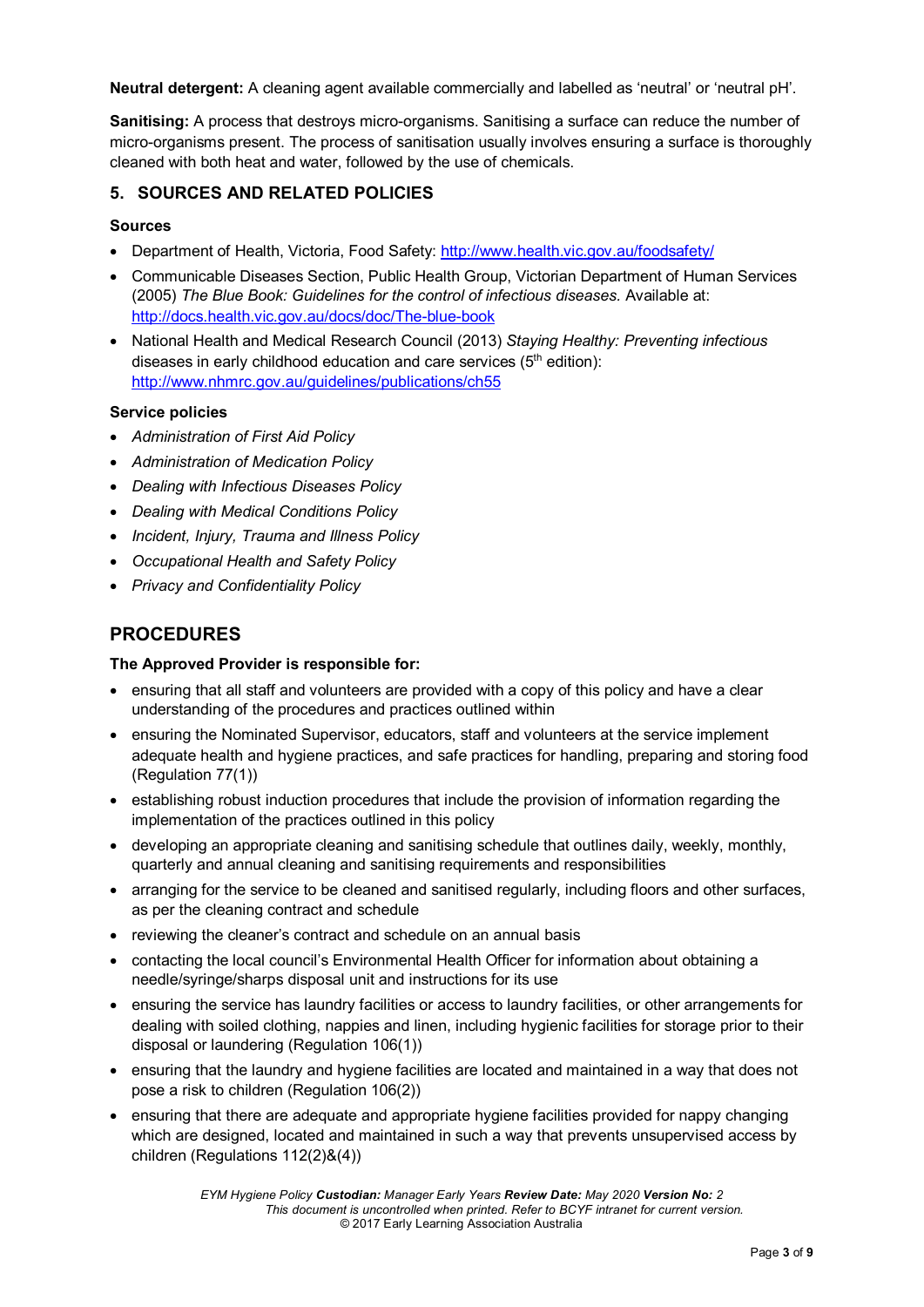- ensuring that adequate, developmental and age-appropriate toilet, washing and drying facilities are provided for use by children, and that these are safe and accessible (Regulation 109)
- reviewing staff training needs in relation to understanding and implementing effective hygiene practices in early childhood settings
- providing a copy of the NHMRC guidelines for the prevention of infectious diseases in child care for the service

providing hand washing guidelines for display at each hand washing location

ensuring there is an adequate supply of non-toxic cleaning and hygiene products, including gloves, at all times.

#### **The Nominated Supervisor is responsible for:**

- implementing and ensuring that all staff members and volunteers at the service follow adequate health and hygiene practices, and safe practices for preparing, handling and storing food to minimise risks to children (Regulation 77(2))
- developing effective hygienic systems for cleaning, such as using colour-coded sponges/cloths in each area
- ensuring sponges are cleaned, rinsed and stored separately, and replaced regularly
- ensuring that an inspection of the outdoor areas, in particular the sand and soft-fall areas, are conducted daily to ensure they are maintained in a safe and hygienic manner
- informing the Approved Provider of any issues that impact on the implementation of this policy
- actively encouraging parents/guardians to keep children who are unwell at home to prevent the spread of infection to other children and educators
- storing or presenting items, such as beds, bedding and sunhats, in such a way as to prevent cross-contamination
- ensuring that there is a regular and thorough cleaning and disinfecting schedule for all equipment and toys
- ensuring any chemicals and cleaning agents are non-toxic and stored out of reach of children
- ensuring that all educators/staff wear disposable gloves when changing nappies or dealing with open wounds or other body fluids, and dispose of those gloves and soiled materials in a sealed container or plastic bag
- maintaining the service in a clean and hygienic manner throughout the day, such as wiping benches and tables before and after eating, and cleaning up spills
- actively encouraging educators and staff who have, or are suspected of having an infectious disease to not attend the service in order to prevent the spread of infection to others attending the service.

#### **Certified Supervisors and other educators are responsible for:**

- implementing and promoting correct hand washing and hygiene practices, as outlined in this policy
- maintaining the service in a clean and hygienic manner throughout the day, such as wiping benches and tables before and after eating, and cleaning up spills
- conducting a daily inspection of the outdoor areas, in particular the sand and soft-fall areas, to ensure they are maintained in a safe and hygienic manner
- informing the Approved Provider of any issues that impact on the implementation of this policy
- actively encouraging parents/guardians to keep children who are unwell at home to prevent the spread of infection to other children and educators
- being conscious of their responsibility to not attend the service when they have or suspect they have an infectious disease.

#### *In relation to changing nappies for children:*

• attending to the individual personal hygiene needs of each child as soon as is practicable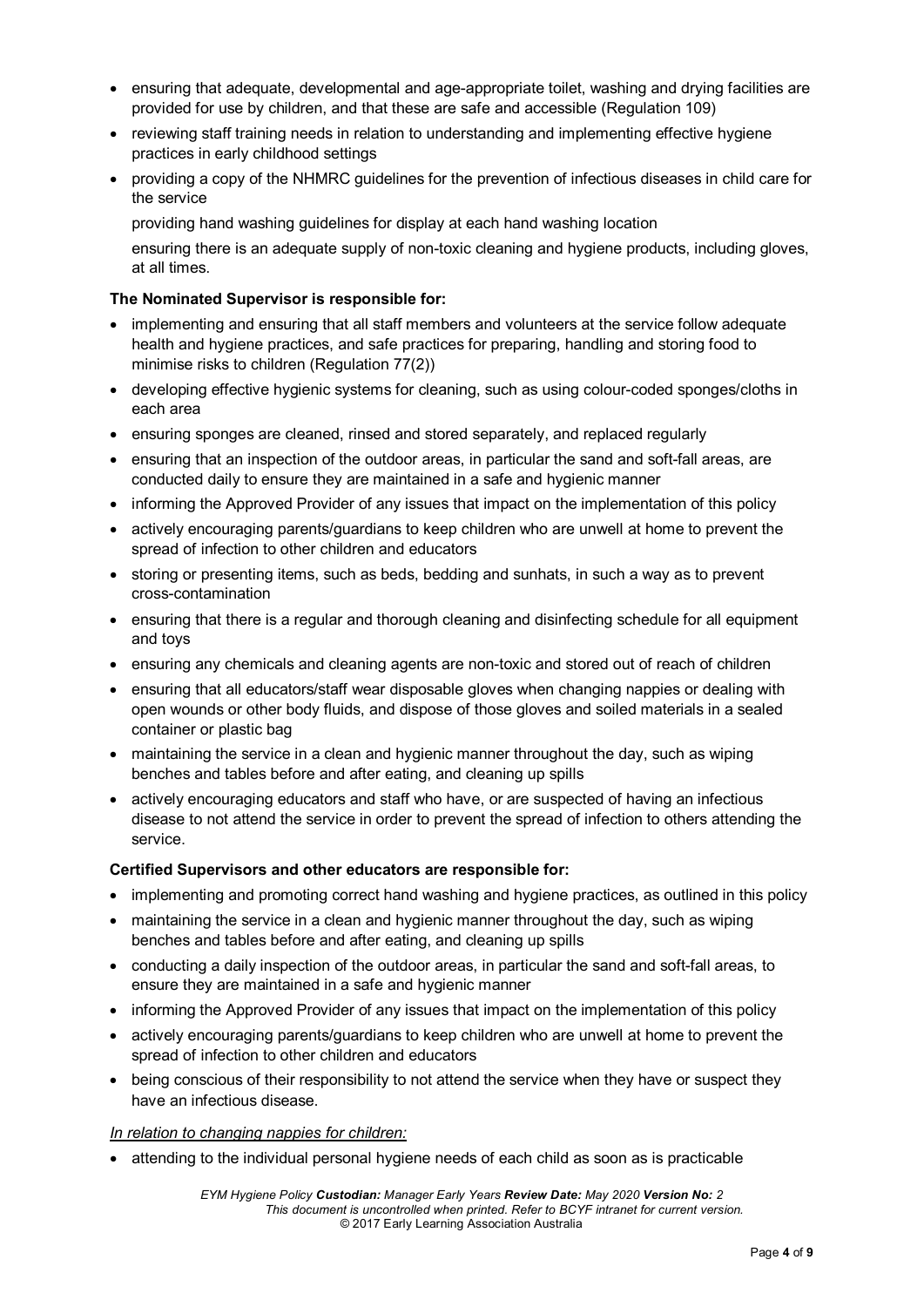- changing nappies and attending to individual personal hygiene and toileting needs of each child according to recommended procedures (refer to Attachment 1 – Sample nappy-changing and toileting guidelines)
- disposing of soiled nappies in a safe and hygienic manner in line with this policy.

#### *In relation to the toileting of children:*

- ensuring soap and drying facilities are available at all times when children are in attendance at the service, including ensuring paper towels are available if hand-dryers are not working
- ensuring children do not share the use of items related to personal care, such as hand towels for drying hands, toothbrushes and hairbrushes
- encouraging children to flush the toilet after use
- encouraging and assisting (where required) children to wash their hands according to hand washing guidelines (refer to Attachment 2) after toileting
- encouraging children to tell a staff member if they have had a toileting accident
- monitoring and maintaining toileting facilities in a safe, clean and hygienic manner while children are in attendance; this requires periodic checking of the bathroom area
- respecting diverse styles of toileting children due to cultural or religious practices
- respecting the possible need to maintain privacy of toileting and dressing.

#### *In relation to cleaning toys, clothing and the service in general:*

- removing toys that a child has sneezed or coughed on (place in a 'toys-to-be-cleaned' box)
- wearing gloves when cleaning (general purpose gloves are sufficient; wash and hang outside to dry when finished)
- washing mouthed toys daily using warm water and detergent and, if possible, drying in the sun
- wiping over books with a moist cloth treated with detergent
- ensuring washable toys and equipment are cleaned term by term or annually, as required
- washing and disinfecting mattress covers and linen, where applicable.

#### *In relation to children's contact with one another:*

- educating and encouraging children in good personal hygiene practices, such as:
	- o washing their hands after blowing and wiping their nose
	- o not touching one another when they are cut or bleeding
	- $\circ$  disposing of used tissues promptly and appropriately, and not lending them to other children
	- $\circ$  using their own equipment for personal care, such as toothbrushes, hats, brushes and combs
	- $\circ$  only touching the food they are going to eat
	- o using their own drink bottles or cups.

#### *In relation to indoor and outdoor environments:*

- keeping the indoor and outdoor environments as clean and hygienic as possible at all times, including the safe disposal of discarded needles/syringes/sharps
- promptly removing blood, urine and faeces (including animal) either indoors or outdoors, using the appropriate cleaning procedures
- covering the sandpit when not in use to prevent contamination
- emptying water containers, such as water trays, each day (refer to Water Safety Policy)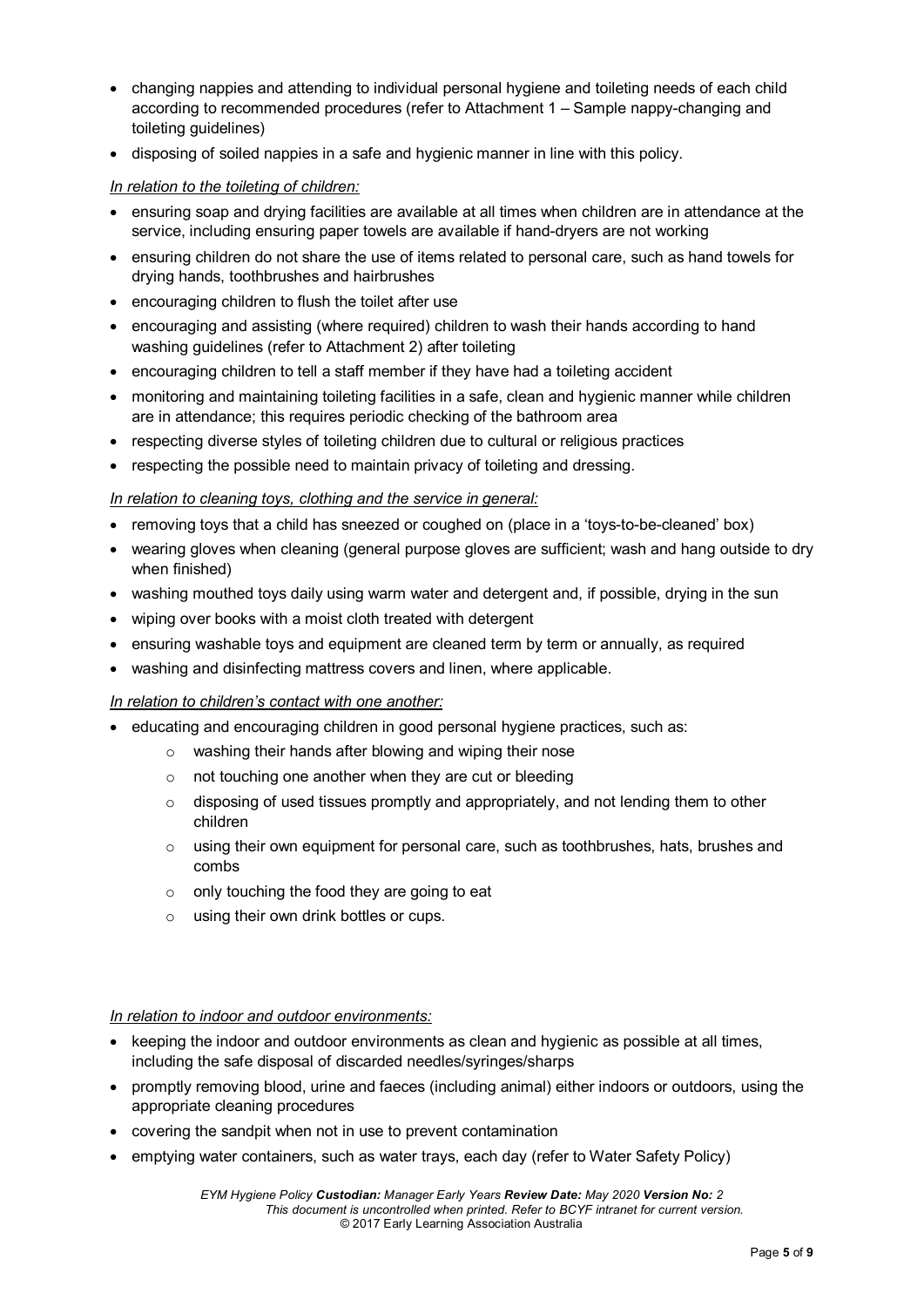• disposing of any dead animals/insects found on the premises in an appropriate manner.

#### *In relation to the safe handling of body fluids or materials in contact with body fluids:*

- avoid direct contact with blood or other fluids
- not be at eye level when cleaning/treating a child's face that has blood on it, as a child's blood can enter the mouth/nose of a staff member when a child cries or coughs
- wear gloves wherever possible
- cover any cuts/abrasions on their own hands with a waterproof dressing.

#### *In relation to effective environmental cleaning:*

- clean with detergent and warm water followed by rinsing and drying to remove the bulk of infectious organisms from a surface. Particular attention should be paid to the following:
	- $\circ$  toilets/sinks must be cleaned daily and separate cleaning cloths/sponges must be used for each task
	- o mouthed toys must be washed immediately or placed in a separate container for washing at a later time
	- o all bench tops and floors must be washed regularly
	- o children's cups/drink bottles used for water must be washed daily
	- $\circ$  when washing at the child care premises, staff are to consider washing items separately to minimise cross-contamination, for example, tea towels washed separately from sheets, face washers washed separately to play mats/rugs
	- $\circ$  nappy change areas/mats must be washed with detergent and warm water after each use.

#### **Parents/guardians are responsible for:**

- keeping their child/ren home if they are unwell or have an infectious disease that requires their exclusion from the education and care service
- informing the service if their child has an infectious disease
- supporting this policy by complying with the hygiene practices when attending the service or when assisting with a service program or activity
- encouraging their child/ren to develop and follow effective hygiene practices at all times, including handwashing on arrival at the service.

#### **Volunteers and students, while at the service, are responsible for following this policy and its procedures.**

## **EVALUATION**

In order to assess whether the values and purposes of the policy have been achieved, the Approved Provider will:

- regularly seek feedback from everyone affected by the policy regarding its effectiveness
- monitor the implementation, compliance, complaints and incidents in relation to this policy and ensure satisfactory resolutions have been achieved
- keep the policy up to date with current legislation, research, policy and best practice
- revise the policy and procedures as part of the service's policy review cycle, or as required
- notify parents/guardians at least 14 days before making any changes to this policy or its procedures.

## **ATTACHMENTS**

- Attachment 1: Nappy change procedure
- Attachment 2: Handwashing guidelines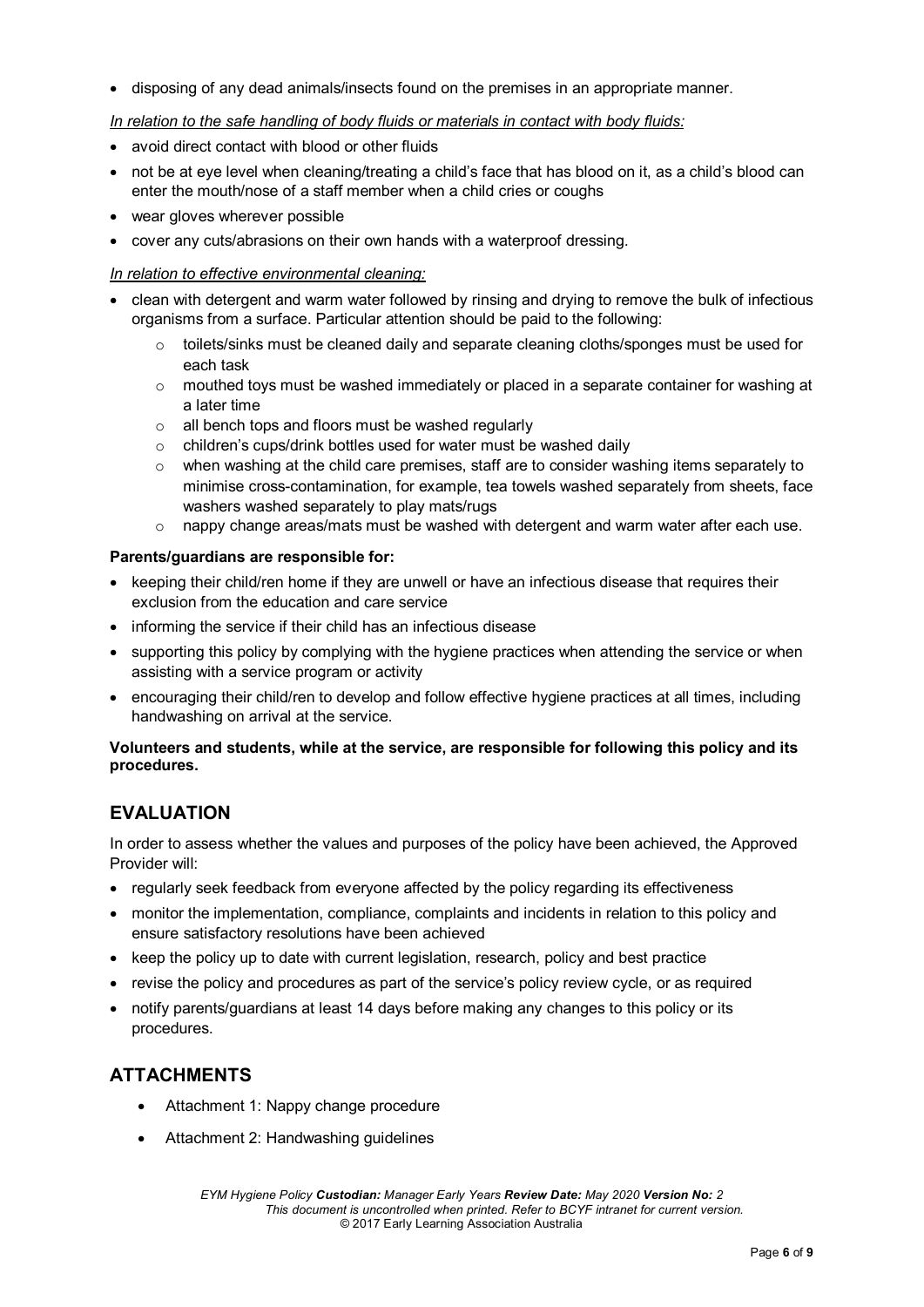## **AUTHORISATION/DOCUMENT HISTORY**

This policy was initially adopted by the Approved Provider of Glastonbury Community Services (now Barwon, Child Youth & Family) education and care services on 7 October 2013.

| <b>Version</b><br><b>Number</b> | <b>Approval Date</b>                      | <b>Approved By</b>                              | <b>Brief Description</b>                                                      |  |
|---------------------------------|-------------------------------------------|-------------------------------------------------|-------------------------------------------------------------------------------|--|
| V1                              | April 2016                                | Executive<br>Director Client<br><b>Services</b> | Glastonbury Community Services policy reviewed and<br>reformatted under BCYF. |  |
| V2                              | May 2018                                  | Executive<br>Director Client<br>Services        | Policy reviewed against the National Quality Framework                        |  |
| <b>Author</b>                   | Manager Early Years                       |                                                 |                                                                               |  |
| <b>Reviewer</b>                 | <b>Executive Director Client Services</b> |                                                 |                                                                               |  |

## **REVIEW DATE: MAY 2020**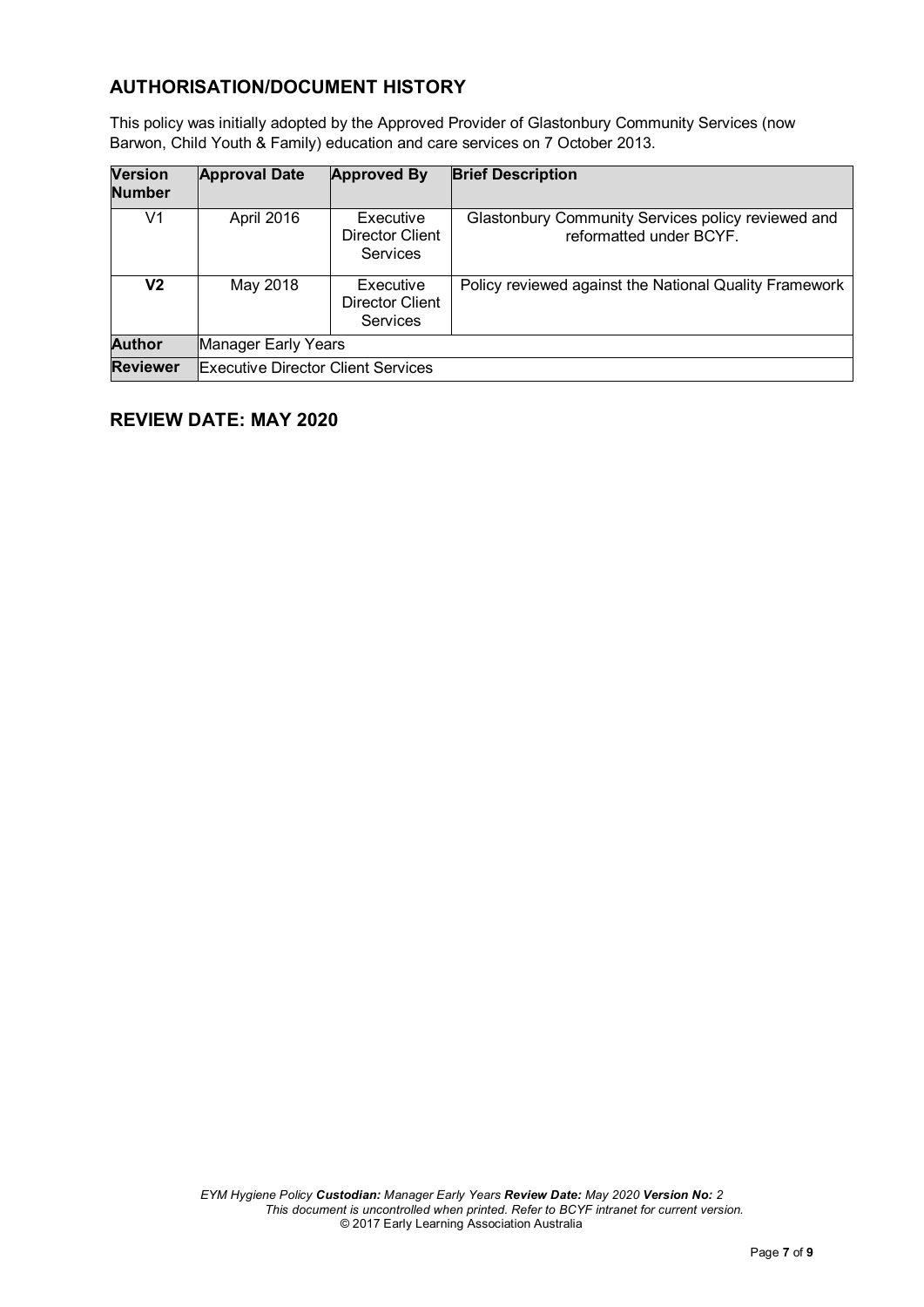# **ATTACHMENT 1 Nappy change procedure**

Download and attach the poster: *Changing a nappy without spreading germs* from the website of the National Health and Medical Research Council (2013) *Staying Healthy: Preventing infectious* diseases in early childhood education and care services (5<sup>th</sup> edition): <http://www.nhmrc.gov.au/guidelines/publications/ch55>